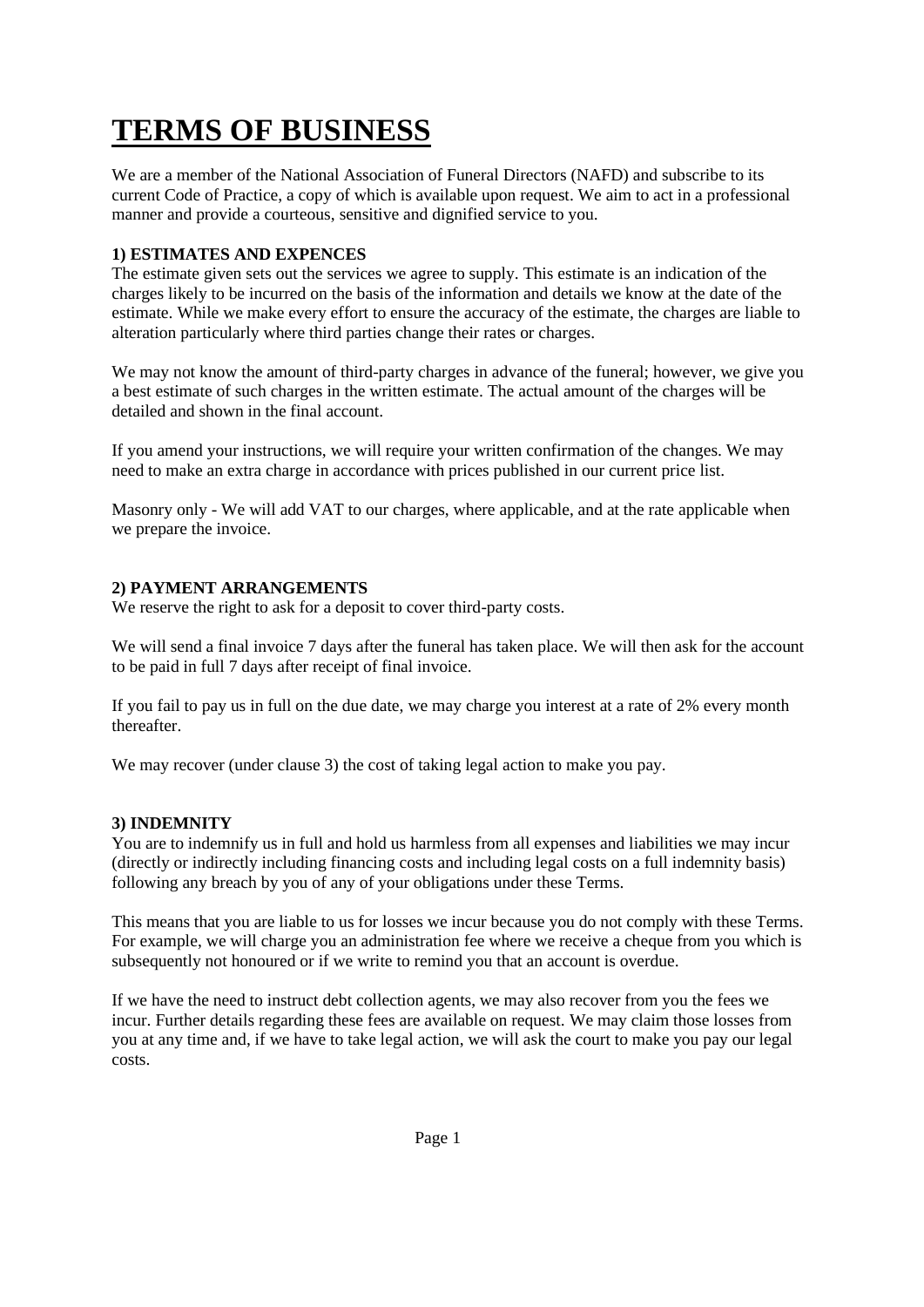### **4) DATA PROTECTION**

Words shown in *italics* are defined in the data Protection Act 1998 ("the act").

We respect the confidential nature of the information given to us and, where you provide us with *personal data* ("data"), we will ensure that the data will be held securely, in confidence and *processed*  for the purpose of carrying out our services. In order to provide our services, we may need to pass such data to third parties and those third parties, who are performing some of the service for you, may contact you directly. Under the act you have the right to know what data we hold on you and you can, by applying to us in writing and paying a fee, receive copies of that data.

### **5) COOLING OFF PERIOD**

The Consumer Contracts (Information, Cancellation & Additional Charges) Regulations 2013 may give you the right to terminate this agreement in the cooling-off period of fourteen days. If you wish the performance of the agreement to which this right applies to commence before the end of the colling-off period, you must sign the authority in the form which will be handed to you. In the event that you exercise the right to cancel this contract during the cooling-off periods, you will be required to pay a reasonable amount for goods and services already supplied.

### **6) TERMINATION**

This agreement may also be terminated before the services are delivered: (1) by us if you fail to honour your obligations under these terms and (2) by you communicating to us in writing, terminating your instructions.

If we or you terminate your instructions you may, depending upon the reasons for termination, be asked to pay a reasonable amount based upon the work carried out up to the time your termination is received.

## **7) STANDARDS OF SERVICE**

The National Association of Funeral Directors' Code of Practice requires that we provide a highquality service in all aspects. If you have any questions or concerns about the service, we provide to you, please raise them in the first instance with our designated senior person. If that does not resolve the problem to your satisfaction the National Association of Funeral Directors (NAFD) Resolve provides a low-cost dispute resolution service, as an alternative to legal action. You can contact the NAFD Resolve by one of the following methods;

1) By completing the complaints form under the "Contact us" section of its website at [www.nafd.org.uk](http://www.nafd.org.uk/)

2) By email to [complaints@nafd.org.uk](mailto:complaints@nafd.org.uk)

3) In writing to NAFD, 618 Warwick Road, Solihull, B91 1AA

All dates and times provided on the estimate cannot be guaranteed until final bookings are made and confirmed. Although we endeavour to provide a prompt and efficient service for you, there may be instances where, because of circumstances beyond our control, we are unable to fulfil our obligations to you on the date or time specified. Where this is the case we will attempt to contact you in advance, and advise you of alternative arrangements.